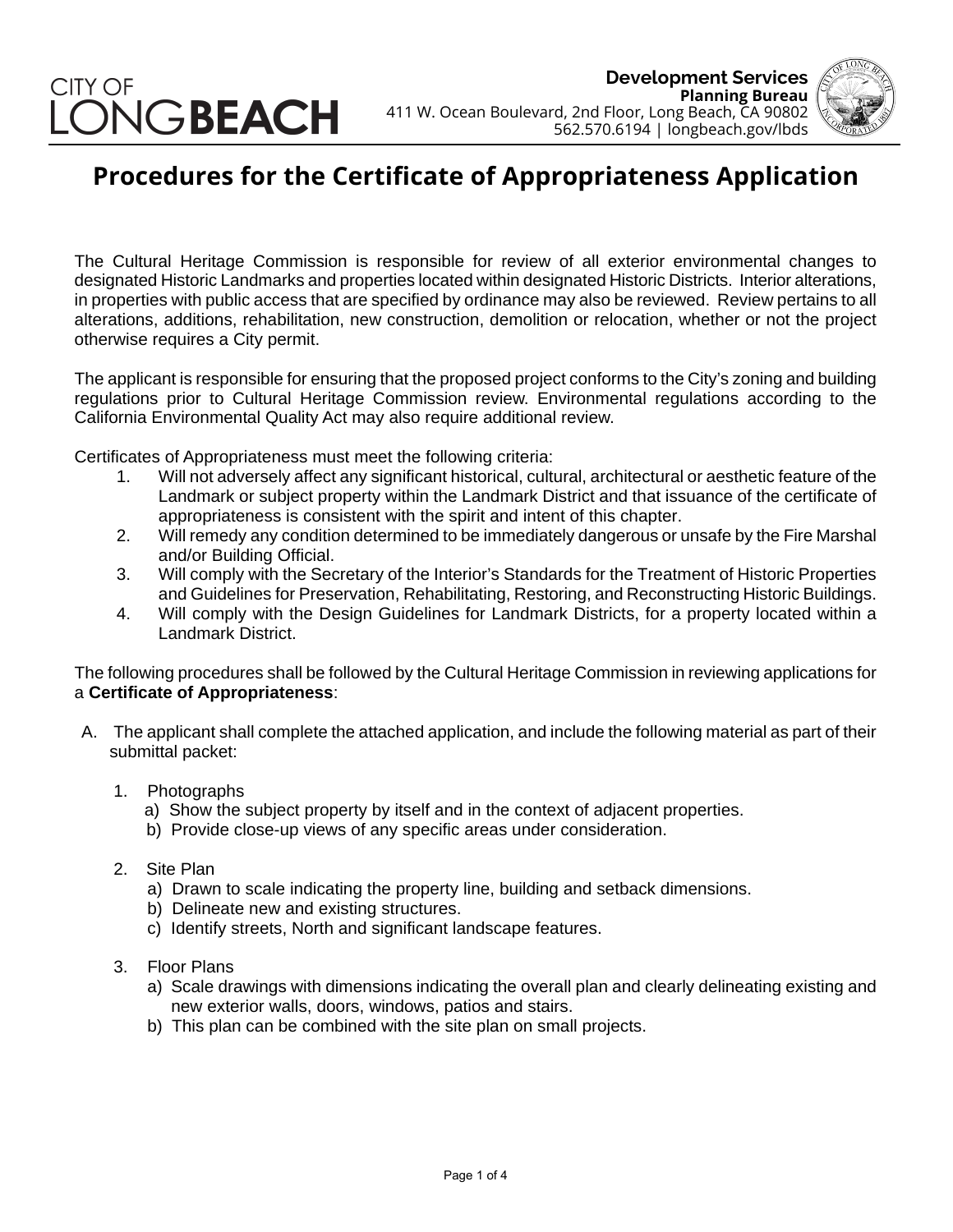- 4. Roof Plan
	- a) Scale drawings and identify existing and new roofs.
	- b) Specify existing and proposed roof pitch, dimension roof eaves, and identify roofing materials.
- 5. Exterior Elevations
	- a) Scale drawings with dimensions of all sides of the building indicating new and existing height, floor lines and finish grade.
	- b) Delineate and identify all exterior finish(es) type, texture and color.
	- c) Delineate and identify all windows and doors including type, materials and detailing.
	- d) Delineate and identify all special or historic features and details.
- 6. Building Section
	- c) Required in large buildings or additions for clarification.
- 7. Landscape Plans
	- a) Required in large buildings or additions for clarification of landscape and hardscape areas.
- 8. Secretary of Interior's Standards and Guidelines for Rehabilitation All projects for large buildings and additions must use the following checklist to verify project compliance with the Secretary of Interior's Standards. Please complete the attached checklist.
- B. Applications are submitted to the Historic Preservation Office, City Hall 3<sup>rd</sup> floor, 411 West Ocean Boulevard, Long Beach CA90802. Applications fees are based on the most current fee schedule. Fees may be paid in person or included with the submittal packet if sent by mail. Applications will be given a preliminary review by the Preservation Office and must be submitted 45 days in advance of the hearing date. The Cultural Heritage Commission meetings are held the second Monday of every month.
- C. For minor alterations or additions that are consistent with the *Secretary of the Interior's Standards for Rehabilitation and Guidelines for Rehabilitating Historic Buildings*, and with the Standards and Guidelines adopted by the City in the designation ordinance, the Preservation Officer may approve such requests administratively.
- D. For major projects, projects that are inconsistent with the previously referenced guidelines or projects requesting demolition of a historic resource, the Certificate of Appropriateness application shall be placed on the agenda of the Cultural Heritage Commission. **Please see the Cultural Heritage Commission Filing and Hearing schedule for application deadlines. The Cultural Heritage Commission meeting is the second Monday of each month. The Commission meeting takes place in the Long Beach Civic Chambers at 5:30 P.M.**
- E. Decisions on the issuance of Certificates of Appropriateness may be appealed to the Planning Commission. Action by the Planning Commission on appeal is final and cannot be appealed to the City Council.
- F. Environmental review in compliance with CEQA requirements may also be required.

## **SUBMITTAL FORMAT**

All materials should be submitted electronically on a USB flash drive, CD or by file transfer to Planning Bureau staff. A paper copy of the Certificate of Appropriateness application form with an original signature is required at the time of filing. One full size and one reduced hard copy set of plans must also be submitted

IF A CHANGE IN EXTERIOR COLOR IS REQUESTED, PLEASE SUBMIT COLOR SAMPLES AND NOTE THEIR LOCATION (MAIN BODY, TRIM, HIGHLIGHT, ETC.).

*If you have any questions or need additional information, please call the staff at the City's Historic Preservation Office at 562-570-6194.*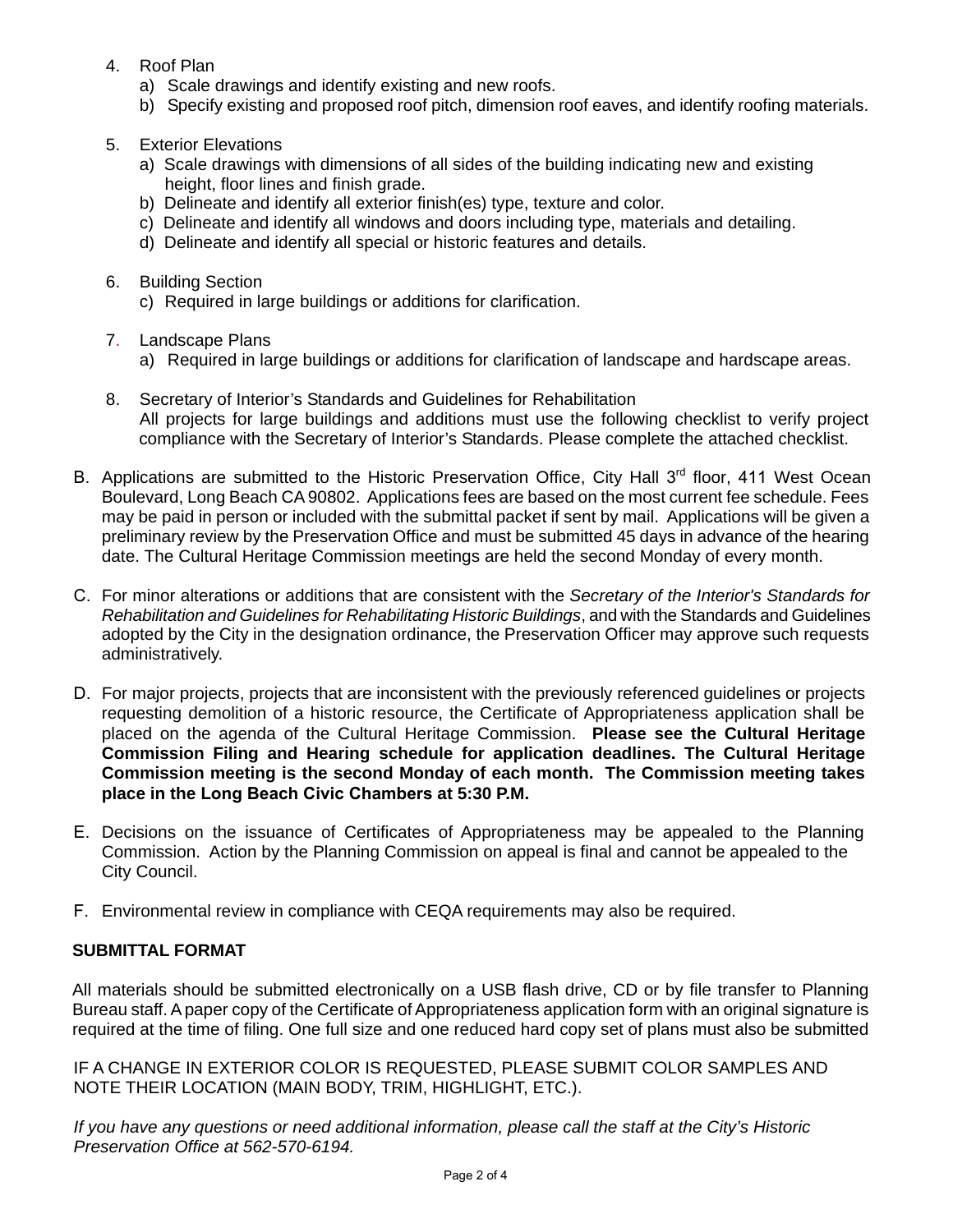## **SECRETARY OF INTERIOR'S STANDARDS AND GUIDELINES FOR REHABILITATION CHECKLIST**

All large building projects and additions must use the following checklist to verify compliance with the Secretary of Interior's Standards and Guidelines for Rehabilitation. Provide a brief written description showing how the project meets each of the following standards:

 $\Box$  1. A property shall be used for its historic purpose or be placed in a new use that requires minimal change to the defining characteristics of the building and its site and environment.

 $\Box$  2. The historic character of a property shall be retained and preserved. The removal of historic materials or alteration of features and spaces that characterize a property shall be avoided.

 $\Box$  3. Each property shall be recognized as a physical record of its time, place, and use. Changes that create a false sense of historical development, such as adding conjectural features or architectural elements from other buildings, shall not be undertaken.

 $\Box$  4. Most properties change over time; those changes that have acquired historic significance in their own right shall be retained and preserved.

 $\Box$  5. Distinctive features, finishes, and construction techniques or examples of craftsmanship that characterize a historic property shall be preserved.